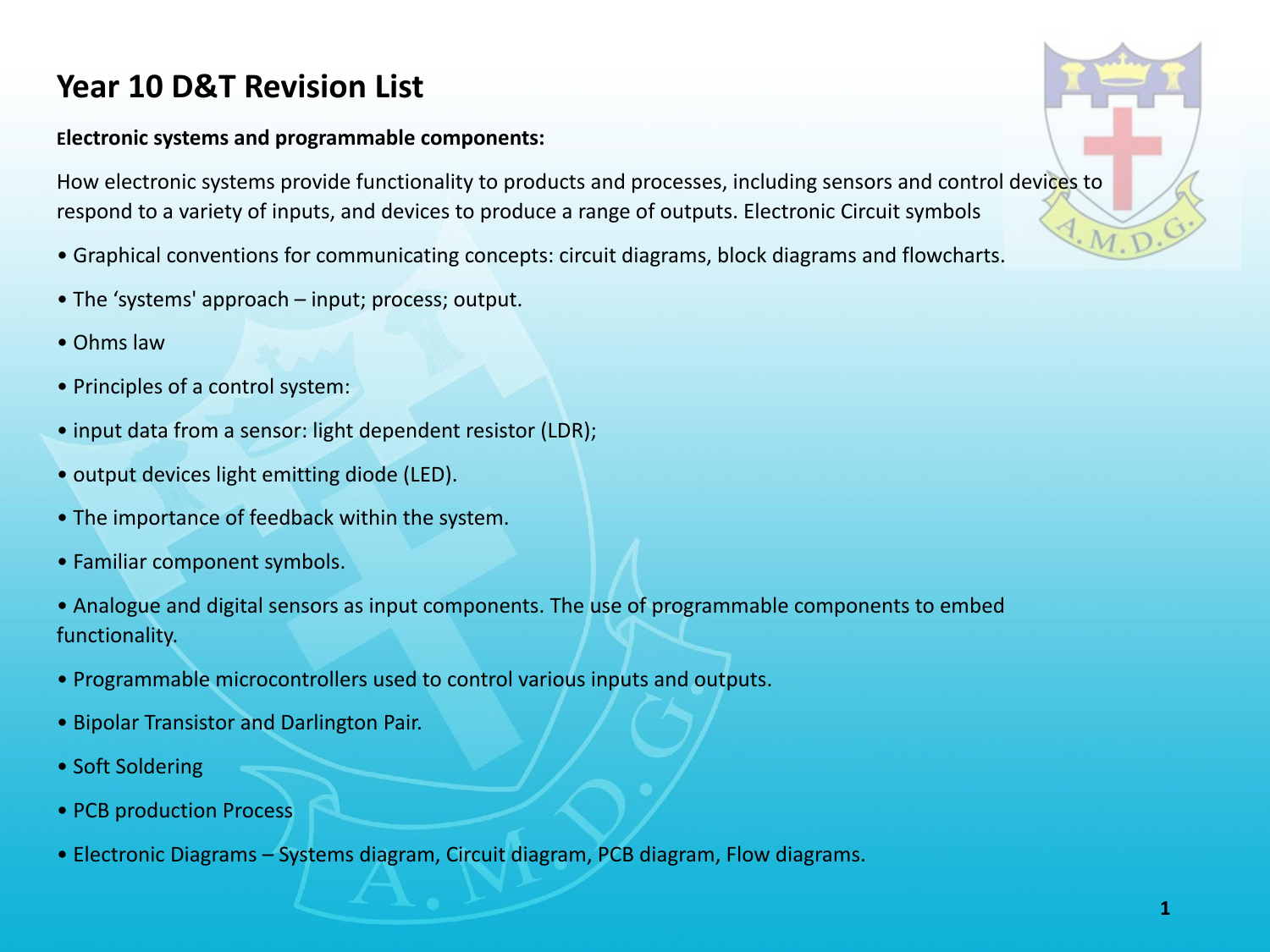**Design and technology and our world**:

- **The impact of new and emerging technologies**:
- Market pull Manufacturers responding to demands from the market;
- Technology push Development in materials and components, leads to Tech companies pushing new products at consumers.
- The Product Life Cycle.
- Sustainability; meeting today's needs without compromising the needs of future generations.
- Advantages and disadvantages of using computer aided design (CAD).
- Advantages and disadvantages of the use of computer aided manufacture (CAM).
- The SIX R's of sustainability; rethink, reuse, recycle, repair, reduce and refuse.
- Carbon footprint.
- Planned obsolescence.